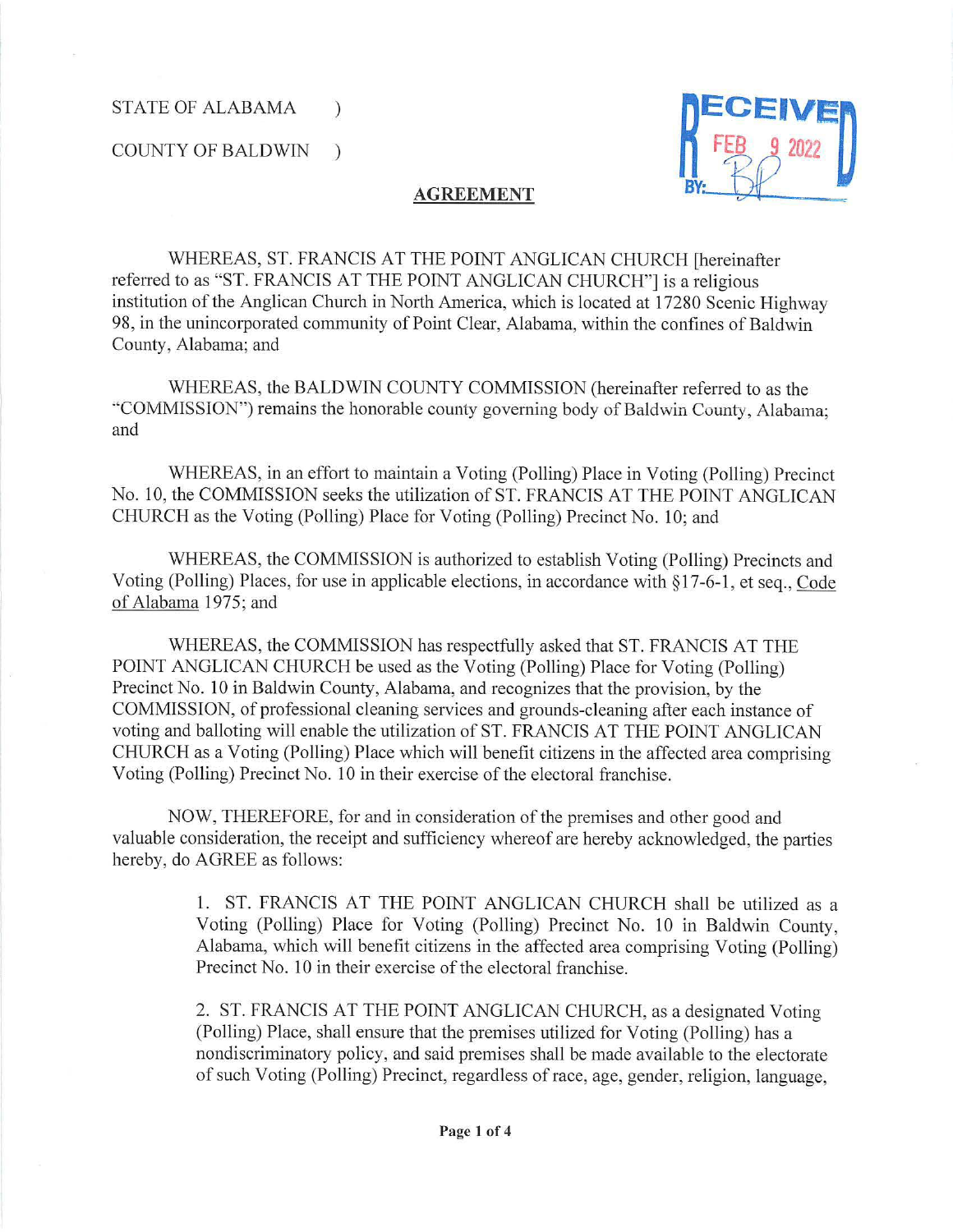or disability as protected by applicable state and / or federal law, in their exercise of the electoral franchise.

3. The COMMISSION shall provide ST. FRANCIS AT THE POINT ANGLICAN CHURCH with the following:

- i) Professional cleaning services after each of the dates in which such Voting (Polling) Place was utilized; and
- ii) Aesthetic and external grounds cleaning after each of the dates in which such Voting (Polling) Place was utilized.

4. ST. FRANCIS AT THE POINT ANGLICAN CHURCH represents and warrants to the COMMISSION that its premises at ST. FRANCIS AT THE POINT ANGLICAN CHURCH is used for voting under this Agreement are reasonably safe and suitable for the purposes of this Agreement, and that, subject to said representation and warranty, the COMMISSION shall indemnify and hold ST. FRANCIS AT THE POINT ANGLICAN CHURCH harmless from any and all claims of whatsoever kind or character which may arise or be made and which are in any way related to or resulting from the ST. FRANCIS AT THE POINT ANGLICAN CHURCH being utilized as a Voting (Polling) Place.

5. This Agreement represents the entire terms and conditions of the Agreement between the COMMISSION and ST. FRANCIS AT THE POINT ANGLICAN CHURCH, either express or implied. This Agreement can be amended only by written amendment executed by the COMMISSION and ST. FRANCIS AT THE POINT ANGLICAN CHURCH.

6. This Agreement and the relationship created hereby does not in any manner create, imply, or otherwise vest, any authority in ST. FRANCIS AT THE POINT ANGLICAN CHURCH on behalf of the COMMISSION. Furthermore, this Agreement hereby expressly forbids the creation of an agency relationship or any action that would create or imply that ST. FRANCIS AT THE POINT ANGLICAN CHURCH is an agent of the COMMISSION.

7. This Agreement shall be in effect for a period of thirty-six (36) months, or in a shorter time as determined by the COMMISSION, commencing March 16, 2022, and expiring March 16, 2025, and shall immediately become void upon the COMMISSION accomplishing any electoral changes which negate the utilization of the ST. FRANCIS AT THE POINT ANGLICAN CHURCH as a Voting (Polling) Place as determined by the COMMISSION in its discretion. Notwithstanding the above, ST. FRANCIS AT THE POINT ANGLICAN CHURCH reserves the right to tenninate this Agreement only upon written notice provided to the COMMISSION and after the expiration of one hundred and fifty (150) days, said notice provided to the Chairman of the Baldwin County Commission.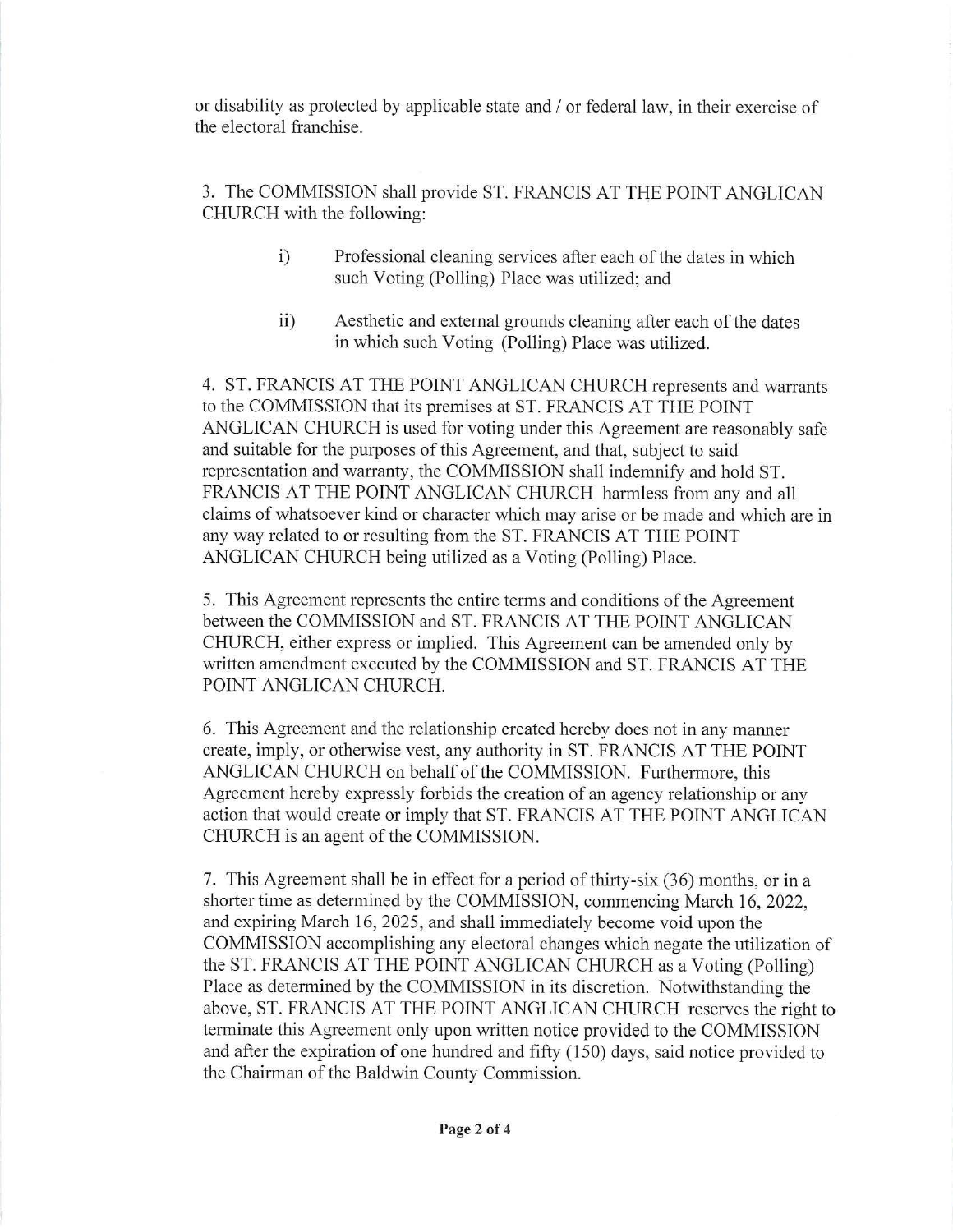IN WITNESS WHEREOF, the parties, by and through their duly authorized representatives, have affixed their hands and seals this date, as follows:



**ATTEST A~** 

WAYNE DYESS County Administrator

STATE OF ALABAMA COUNTY OF BALDWIN

I, the undersigned authority, a Notary Public, in and for Baldwin County, Alabama, and the State of Alabama, hereby certify that JAMES E. BALL, as Chairman of the Baldwin County Commission, whose name is signed to the foregoing instrument and who is known by me, acknowledged before me and on this day that, being informed of the contents of said instrument, he, as such Chairman of the Baldwin County Commission, and with full authority, executed the same voluntarily on the day the same bears date for and as an act of said Baldwin County Commission.

) )

 $5^{\frac{12}{6}}$  day of tebruson .  $2022$ . Given under my hand and seal this the  $\frac{1}{2}$  day of  $\bigcirc$ NØTAŔY PUBLIC<br>My Commission expires: **My Commission Expires: December 28, 2024**